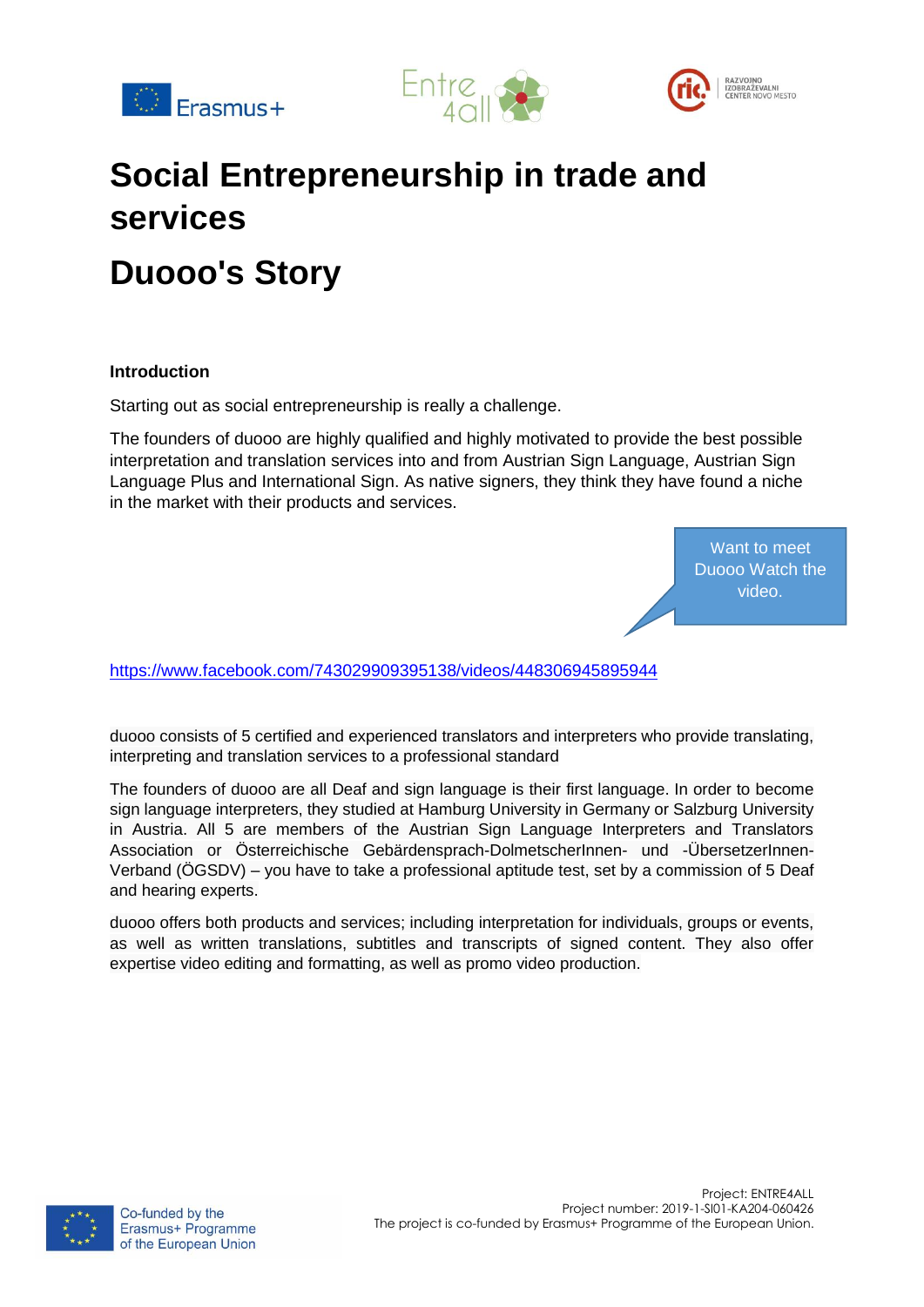





Let's see how you can proceed if you want to found a business in the field yourself ...

## **FIRST STEP: Search for ENTREPRENEURIAL OPPORTUNITIES**

- Get familiar with Trade and Service Sector: characteristics and structure of sector
- Search employment options in Trade or Service sector for people with disabilities
- Look for business initiatives for people with disabilities within the trade or service field

duooo works as a social business but legally, the members of Duooo are EPU or one-personcompanies who work in cooperation with one another.

The duooo team also possess Gewerbescheine or trade licences, which certify their qualification and ability to work in their chosen field.

4 team members have additional sources of income and 2 have fixed part-time employment elsewhere. One team member works fulltime for duooo.

In Austria there is no separate legal form for social enterprises. In order to found a social enterprise you can chose one of the common business form in Austria "Einzelunternehmen" (single enterprise), "Gesellschaft bürgerlichen Rechts" (GesbR) (company according to civic law), "Kommanditgesellschaft" (KG) (limited partnership), "Offene Gesellschaft" (OG) (open company), "Gesellschaft mit beschränkter Haftung" (GmbH) (company with limited liability). Some founders also chose to begin their social enterprise as a "Verein" (association) and later change to another legal form. The choice of a legal form is very important and you should seek support by an expert. For Austria we can recommend the following organisations to gain more information.

WienWork Gründungsberatung who is focusing on supporting entrepreneurs with disabilities:

<https://gruendungsberatung.wienwork.at/>

Or the founders support centre of the Austrian Chamber of Commerce <https://www.wko.at/service/sbg/bezirksstellen/Gruendungsberatungen.html>

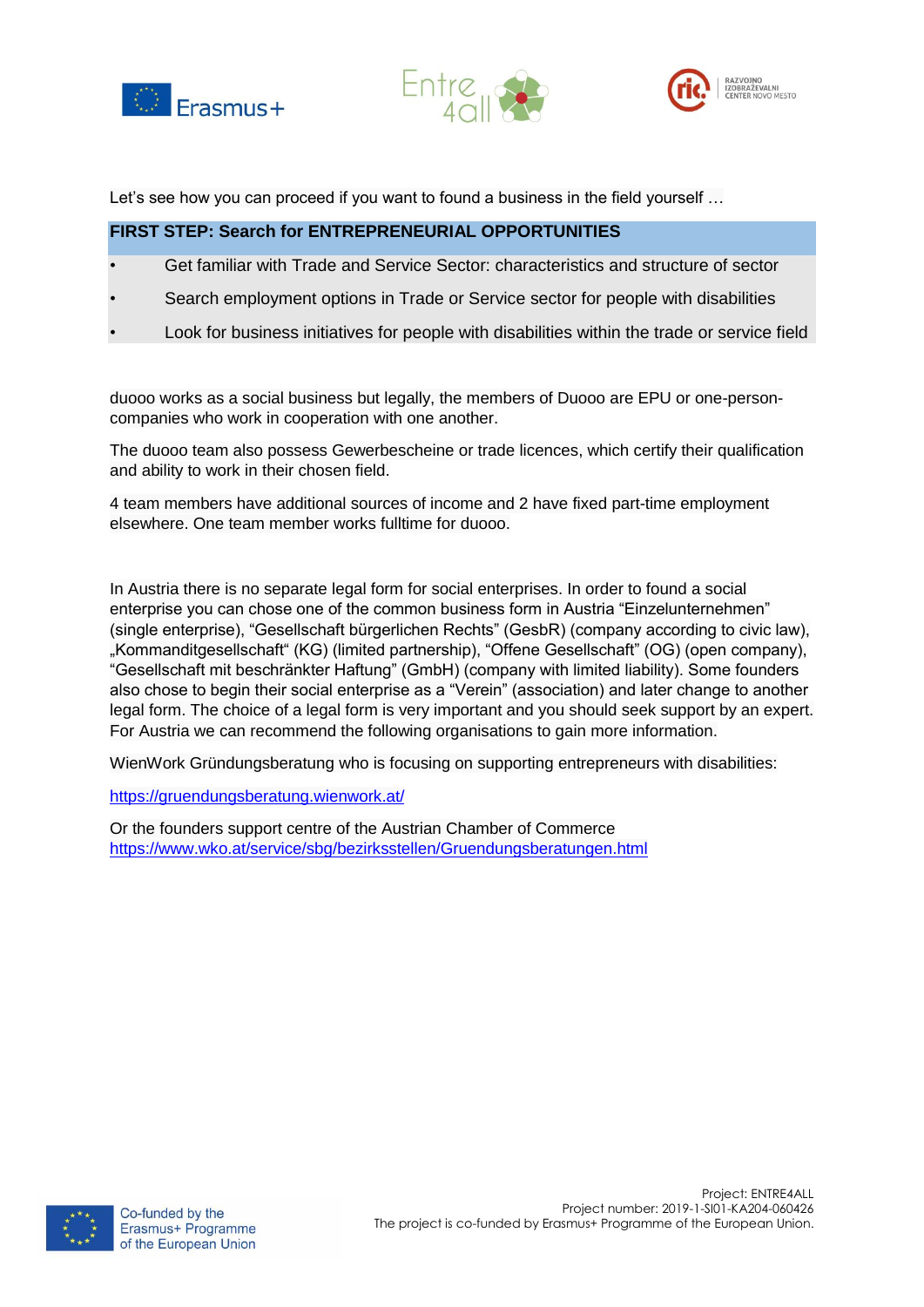





# **SECOND STEP: BE AWARE OF SPECIFIC SKILLS NEEDED FOR ENTREPRENEURSHIP IN TRADE AND SERVICE**

## **SPECIFIC ICT SKILLS**

Basic ICT skills are for Social Entrepreneurship in trade and service are crucial. For gaining basic knowledge please go to the General Module1: DIGITAL COMPETENCES

Specific ICT skills are needed as well, but it depends on which specific field of trade you will work or search for work:

Here is the list of several possible specific ICT skills:

- Spreadsheet programmes
- Database programmes
- Usage of computerised cash registers
- Digital sales

The duooo team have quite advanced ICT skills ranging from good knowledge of office software such as PowerPoints for presentations, use of excel for data collection such as customer lists, word skills. For video production, extensive technical knowledge is necessary for subtitling, video production, camera functions and much more

Skills were acquired in various ways: formally, through their training as interpreters – certain ICT skills are taught formally as part of the study. However many skills have been picked up along the way, in the form of a learning by doing.

#### **SPECIFIC SOCIAL SKILLS**

If you want to have an insight into how a deaf interpreter from duooo uses his social skills in everyday life check out this video in which Georg describes his job and you see him and his colleagues in action at an international conference:

Career Paths Inclusive (Customer orientation): [https://youtu.be/J6w\\_7P1Tw4I](https://youtu.be/J6w_7P1Tw4I)

Have a look at the following list and insert ticks in the chart bellow for duooo case.

What skill do they need? What skills do you think they already have and what skills need to be further developed?

| skills and competences | Needed for<br>this work | Already has | To be developed |
|------------------------|-------------------------|-------------|-----------------|
| Service orientation    |                         |             |                 |
| Appearance             |                         |             |                 |
| <b>Friendliness</b>    |                         |             |                 |
| Sociability            |                         |             |                 |
| <b>Politeness</b>      |                         |             |                 |
| Complaint management   |                         |             |                 |

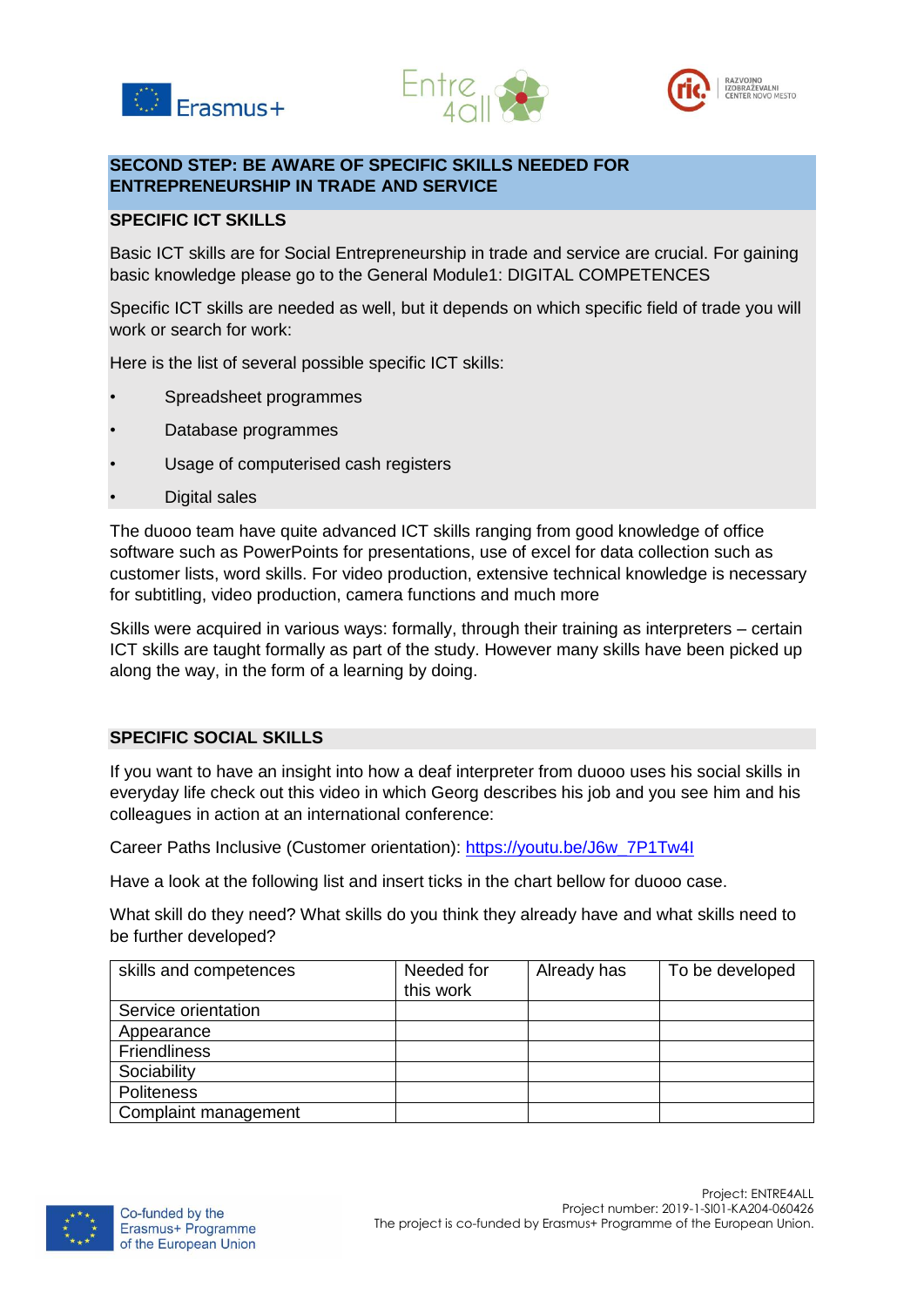





## **SPECIFIC MARKETING SKILLS**

- Product information
- Product presentation
- Shop management
- Shelf management
- Decoration skills (shop window design)
- Sales skills
- Distribution skills (distribution of products, usage of distribution platforms)

In order to market their products duooo has created a website for their business www.duooo.at . They produced an image video – which is the video you saw at the beginning.

Social media is increasingly important (particularly since the COVID-19 pandemic has made most forms of person-to-person and face-to-face contact challenging. Duooo has Instagram (@duooo.at), Facebook (@duooo.at) and Twitter (@duooo\_at) accounts to promote their social business.

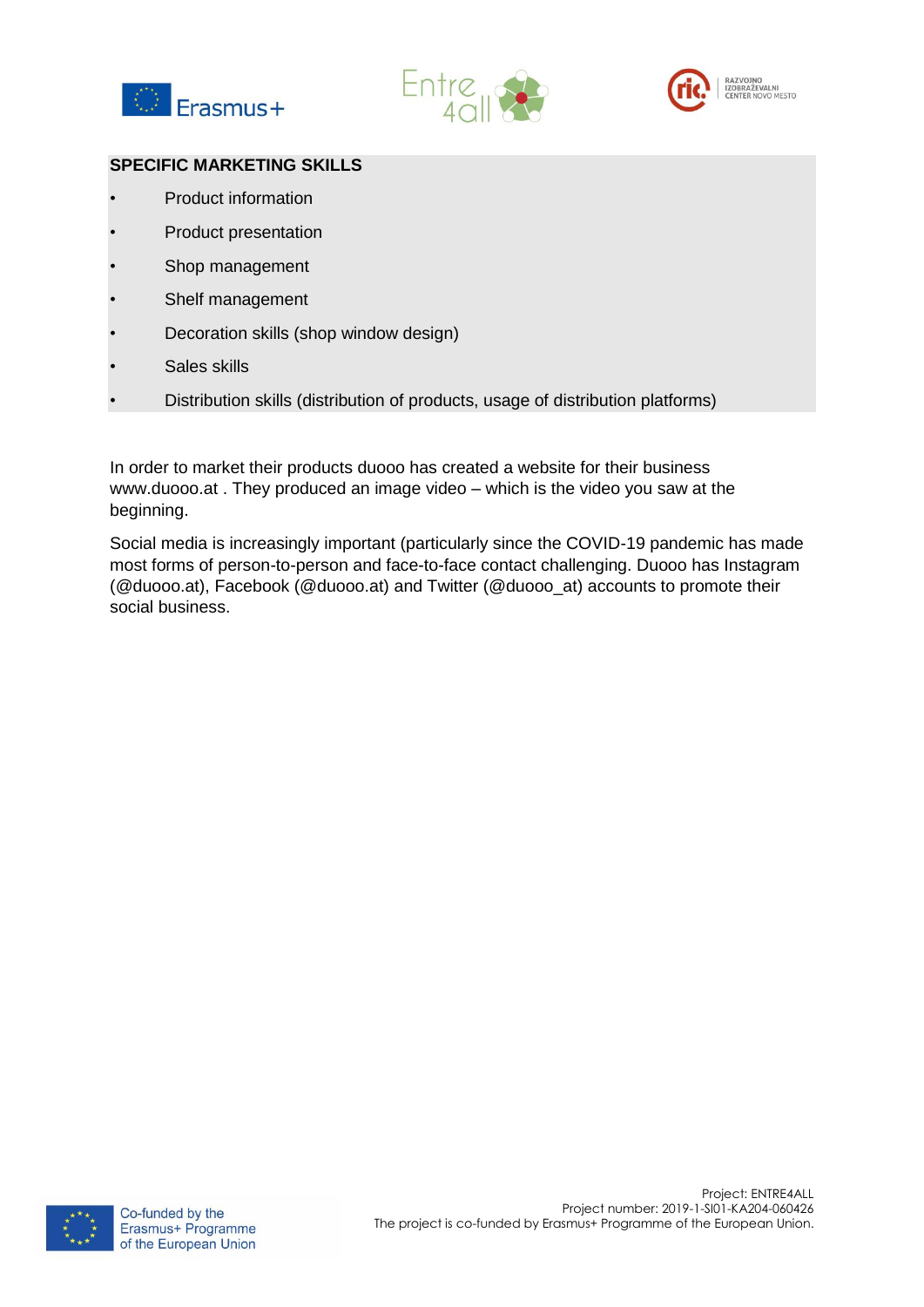





#### **THIRD STEP: CREATION OF INDIVIDUAL BUSINESS PLAN**

Duooo started out as 2 team members and they wrote a business plan based on their ideas and ideas of what the future may bring.

Events overtook the team slightly, with 3 additional team members and in 2015, a refugee crisis of previously unimagined proportions, their skills – particularly in the field of international sign – were in high demand. So, while the formal business plan went quickly out of date, the team remained flexible and ran with developments.

We live in fast changing times, and the emergence of COVID-19 has required and continues to require adjustment and adaptation, so there is currently no formal plan as such. The team is looked to develop digital and online services in line with COVID-prevention regulations, such as zoom meetings and trainings, subtitling of official information videos detailing government regulations, and also written interpretations at online meetings.

You could say that the team have an informal, unwritten business plan as they are very clear where their goals lie and where the next 5-10 years will take them.

If duoo had a formal business plan it could look something like this:

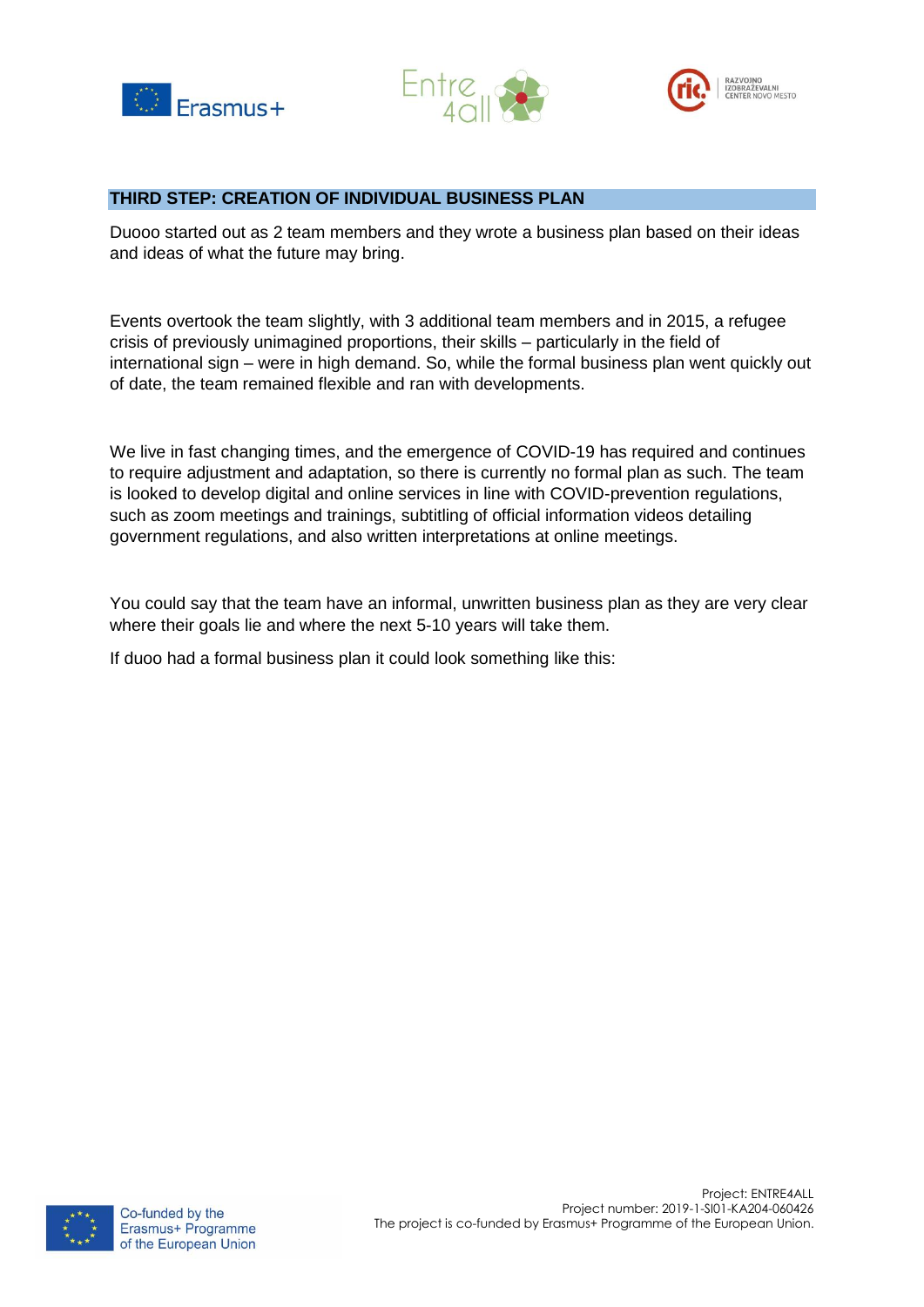





|                                                                                                                    |   | <b>The Business Model Canvas</b>                                                                                                                                                                                                                                                         | Designed for:             |                        | Designed by:                       |                 | Date:                    | Version: |
|--------------------------------------------------------------------------------------------------------------------|---|------------------------------------------------------------------------------------------------------------------------------------------------------------------------------------------------------------------------------------------------------------------------------------------|---------------------------|------------------------|------------------------------------|-----------------|--------------------------|----------|
| <b>Key Partners</b>                                                                                                | O | ◙<br><b>Key Activities</b><br><b>Key Resources</b><br>24 L                                                                                                                                                                                                                               | <b>Value Propositions</b> | ñ                      | Customer Relationships<br>Channels | ПŖ              | <b>Customer Segments</b> |          |
| Cost Structure                                                                                                     |   |                                                                                                                                                                                                                                                                                          | ∕≏                        | <b>Revenue Streams</b> |                                    |                 |                          | ❸        |
| $\circledcirc\circ\circ$<br>DESIGNED BY: Strategyzer AG<br>The makers of Business Model Generation and Strategyzer |   | This work is foursed under the Greative Commons Attribution Share Alike 2.0 Unported License, To view a copy of this footne, visit<br>PEQUIUM/WORTPDEA.org/Scenes/by-sacilitier send a letter to Greative Gomerone. 171 Second Street, Suite Joli, San Francisco, Galifornia, WUSA, USA. |                           |                        | <b><i><u>Ostrategyzer</u></i></b>  | strategyzer.com |                          |          |

# **Key partners**

- Jo Spelbrink developer with expertise in the field of accessibility
- Mitorose is a deaf Filmmaker and Photographer
- Yomma is a service for sign language interpretation in Germany
- Xenia Dürr deaf photographer and sign language teacher
- ÖGSDV Austrian Association of sign language interpreters
- ÖGLB- Austrian Deaf Association
- Customers like ORF, Eurovision Song Contest, Kunst Historisches Museum Wien, …

#### **Key activities:**

- Basic service: including free initial consultation, translation services, video background editing and film studio, video formatting
- Graphics and images
- Subtitles
- Video in video (embedded sign language translation in video)
- Promo video

#### **Key resources**

Physical (equipment for video production / computers / cameras etc …)